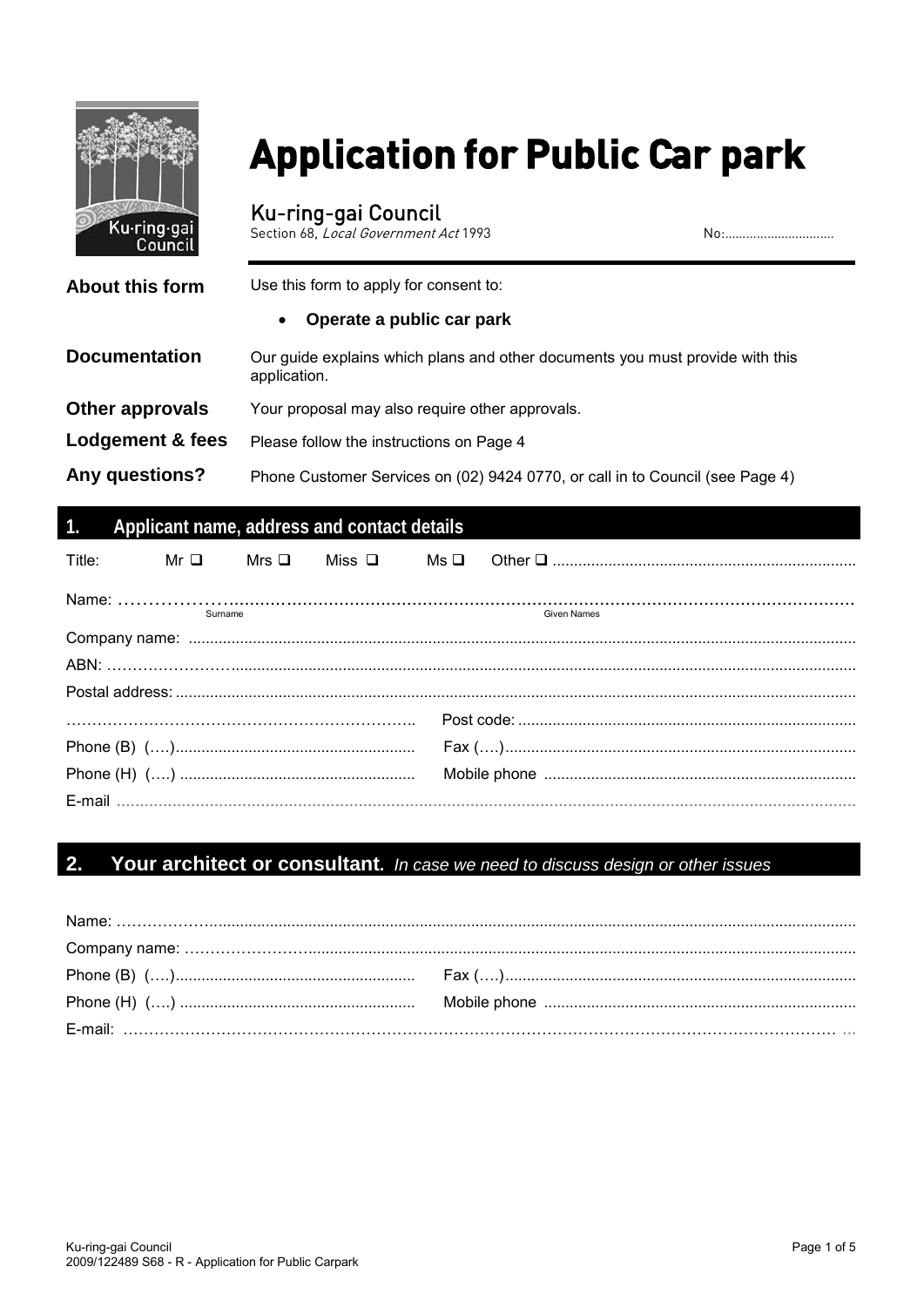## **3. Location & title description of the property**

*This will help us to correctly identify the land. You must identify the Lot and Plan number*

*Obtain these details from rate notices, property deed or our property maps.*

## **4. Type of development**

*Please Specify……………………………………………………………………………………………………………………………..………………… …………………………………………………………………………………………………………………………………………………………………. ………………………………………………………………………………………………………………………………………………………………….. …………………………………………………………………………………………………………………………………………………………………..* 

## **5. Other Approvals**

This application seeks approval to conduct a specific activity that requires the consent of the Council under the provisions of Section 68 of the Local Government Act 1993. The use of land for a specific purpose may require development approval beforehand. You are advised to consult the duty planner for more information.

| 6.                    | <b>DA Consent</b> (if already received)                   |            |                   |  |
|-----------------------|-----------------------------------------------------------|------------|-------------------|--|
| DA No:                |                                                           |            | Date of Approval: |  |
| 7.                    | <b>Car parks</b>                                          |            |                   |  |
|                       | No. of vehicles to be parked                              |            |                   |  |
|                       | <b>Hours of Operation</b>                                 |            |                   |  |
| Mon - Fri             |                                                           |            |                   |  |
| Saturday              |                                                           | From am to |                   |  |
| Sunday                |                                                           |            |                   |  |
|                       | <b>Public Holiday</b>                                     |            |                   |  |
|                       | <b>Type of Parking</b>                                    |            |                   |  |
| H<br>❏<br>$\Box$<br>❏ | Valet<br>Stacked<br>Self park<br><b>Individual Spaces</b> |            |                   |  |
|                       | <b>Other Services Provided - Please Specify</b>           |            |                   |  |
|                       |                                                           |            |                   |  |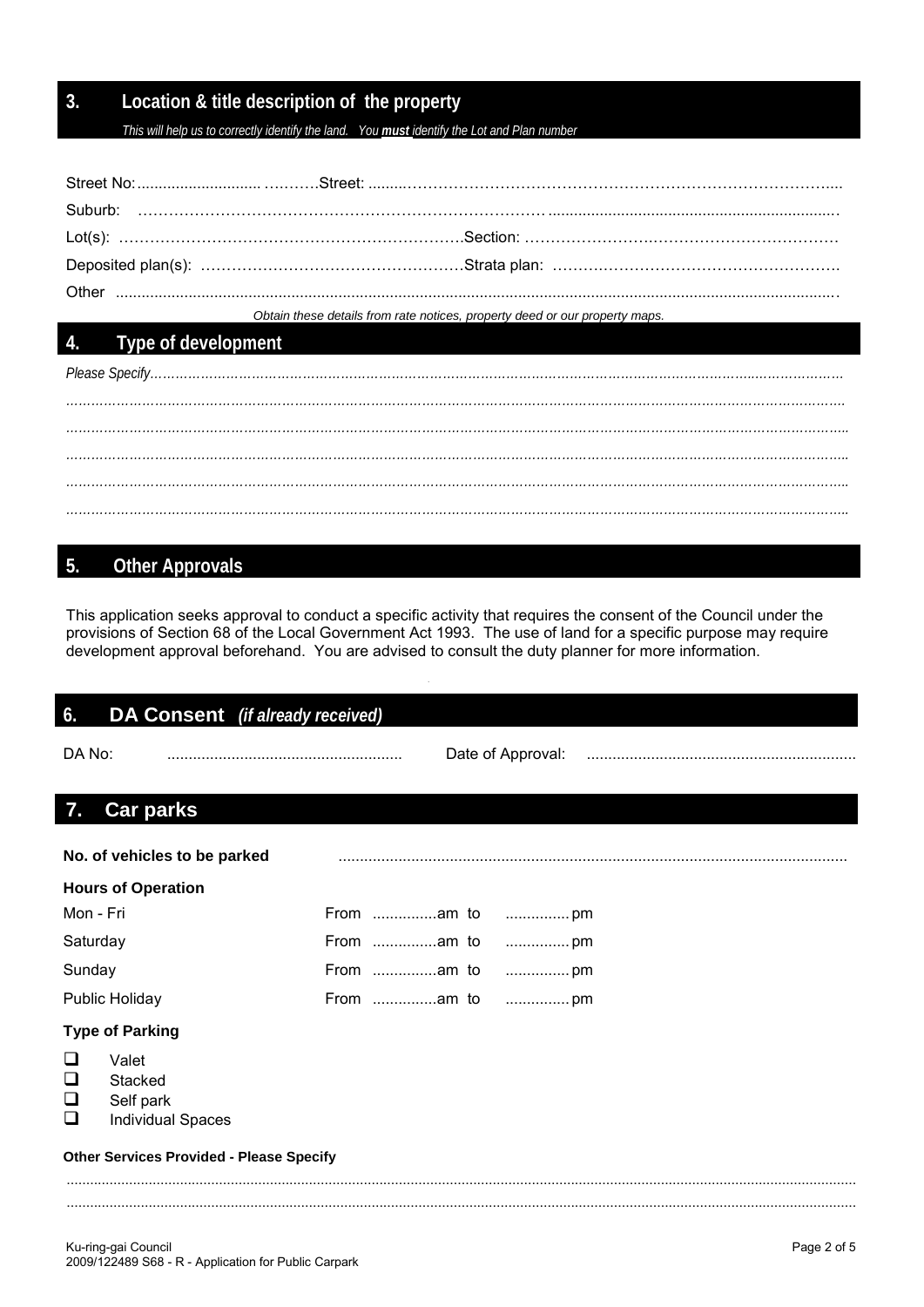## **8. Signatures**

#### **The owner(s) of the land where activity is to be undertaken.**

If you are not the owner of the land, you must have all the owners sign the application. If the land is Crown land, an authorised officer of the Department of Land and Water Conservation must sign the application.

As the owner(s) of the above property, I/we consent to this application:

Further, we waive the requirements of Section 193 of the Local Government Act 1993 regarding notice of entry by Council and instead consent to Ku-ring-gai Council's authorised person entering the premises, without first giving notice, for the purpose of carrying out all or any inspections which it may deem necessary and appropriate in connection with the assessment, processing and determination of this Application for the property and in connection with any inspections required.

| Signature | Signature |
|-----------|-----------|
| Name      | Name      |
| Date      | Date      |

Address of owner if not the same as applicant

#### **The applicant, or the applicant's agent, must sign the application**

| Signature                          | In what capacity are you signing if you are not the applicant |
|------------------------------------|---------------------------------------------------------------|
|                                    |                                                               |
|                                    |                                                               |
| Name, if you are not the applicant | Date                                                          |
|                                    |                                                               |

## **9. Privacy policy**

The information you provide in this application will enable your application to be assessed by the consent authority and any relevant state agency. If the information is not provided, your application may not be accepted. The application will also be kept in a register by the council that can be viewed by the public at any time. Please contact the council if the information you have provided in your application is incorrect or changes.

#### **10. Applicant's Declaration**

*If the applicant is a company or owner's association, this section must be signed in accordance with s127 of the Corporations Act 2001.*

I,…………………………………….apply for consent to carry out the activity described in this application. I declare that all the information supplied is true and correct. I also understand that:

- if incomplete, the application will not be accepted, and that
- more information may be requested to enable the proper consideration of the application.

Applicant Signature:……………………..…………………..………………..Date:……………………………..…….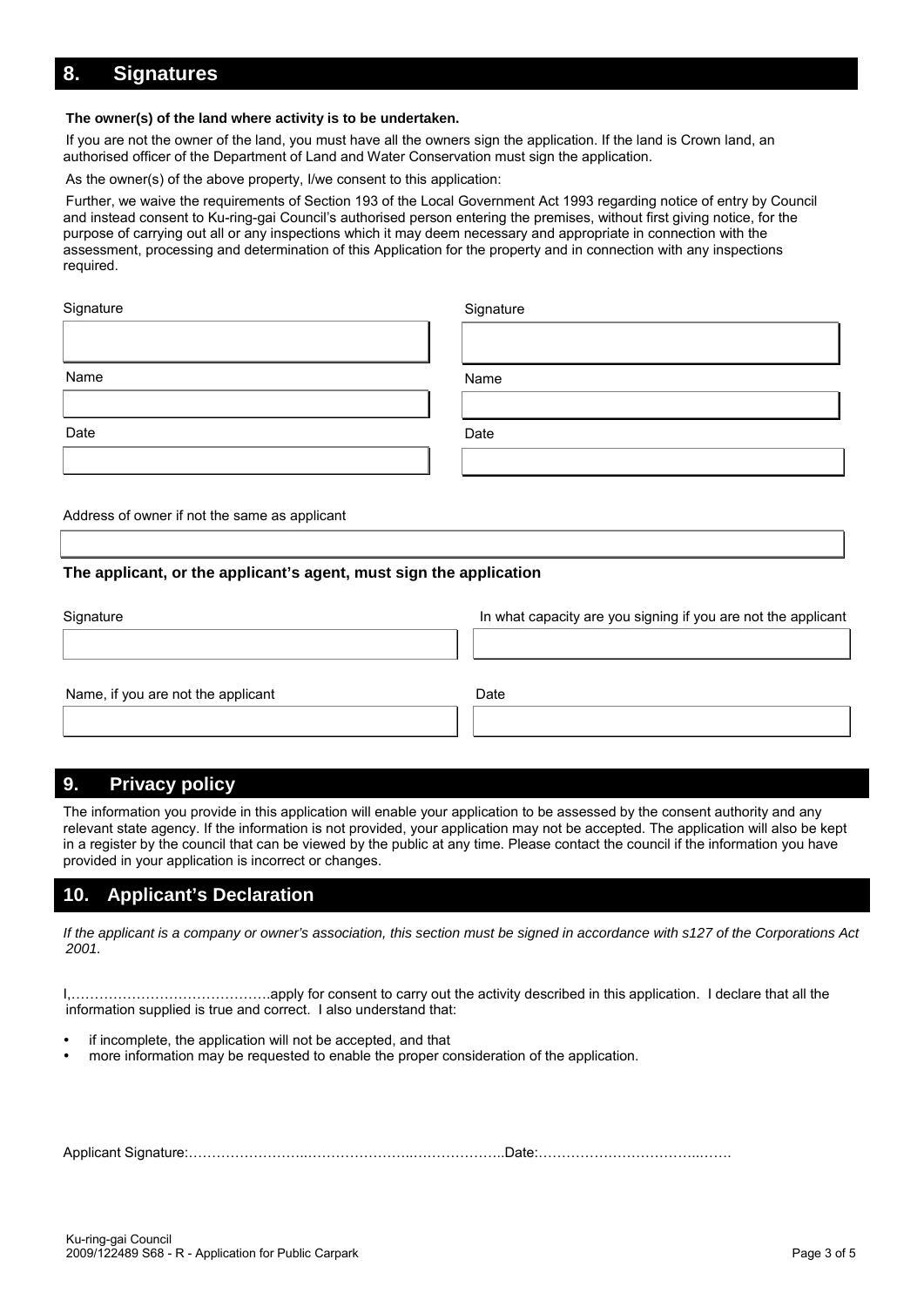**Lodge the application by either of the following methods:**

#### **Post**

General Manager Ku-ring-gai Council Locked Bag 1006 Gordon NSW 2073

#### **Courier or personal delivery**

Council Chambers 818 Pacific Highway Gordon NSW 2072

#### **Contacting Council:**

**Phone:** (02) 9424 0000 **Fax:** (02) 9424 0001 **Email:** [kmc@kmc.nsw.gov.au](mailto:kmc@kmc.nsw.gov.au) **Web:** www.kmc.nsw.gov.au

#### **Hours:**

**Lodging an application** Monday to Friday, 8:30am – 5:00pm

#### **Fees:**

Fees are based on Council's adopted schedule of fees.

#### **Payment methods**

You may pay by cash, eftpos or cheque. Make cheques payable to 'Ku-ring-gai Council'. Please do not send cash in the mail.

#### **Transport and Parking:**

#### **Bus or Rail**

The Council is located within five minutes walking distance from Gordon train station. From the station, head west up via St Johns Ave to the Pacific Highway. Turn right and walk to the end of the block along the Pacific Highway. Cross the Pacific Highway at the lights and walk right to Council Chambers.

#### **Parking**

Some short-term Visitor Parking spaces are available on site behind the Council Chambers in Radford Place. A lift is accessible from within the building on level one. This lift is accessible to people using wheelchairs via a ramp.

Limited on-street parking is also available in nearby streets.

#### **Accessible Parking**

Radford Place, behind Council Chambers, provides parking spaces for people with disabilities. These spaces are adjacent to the accessible ramp to Level 1 and lift which may be taken to the Customer Service Counter on Level 4 and the Pacific Highway main entrance.